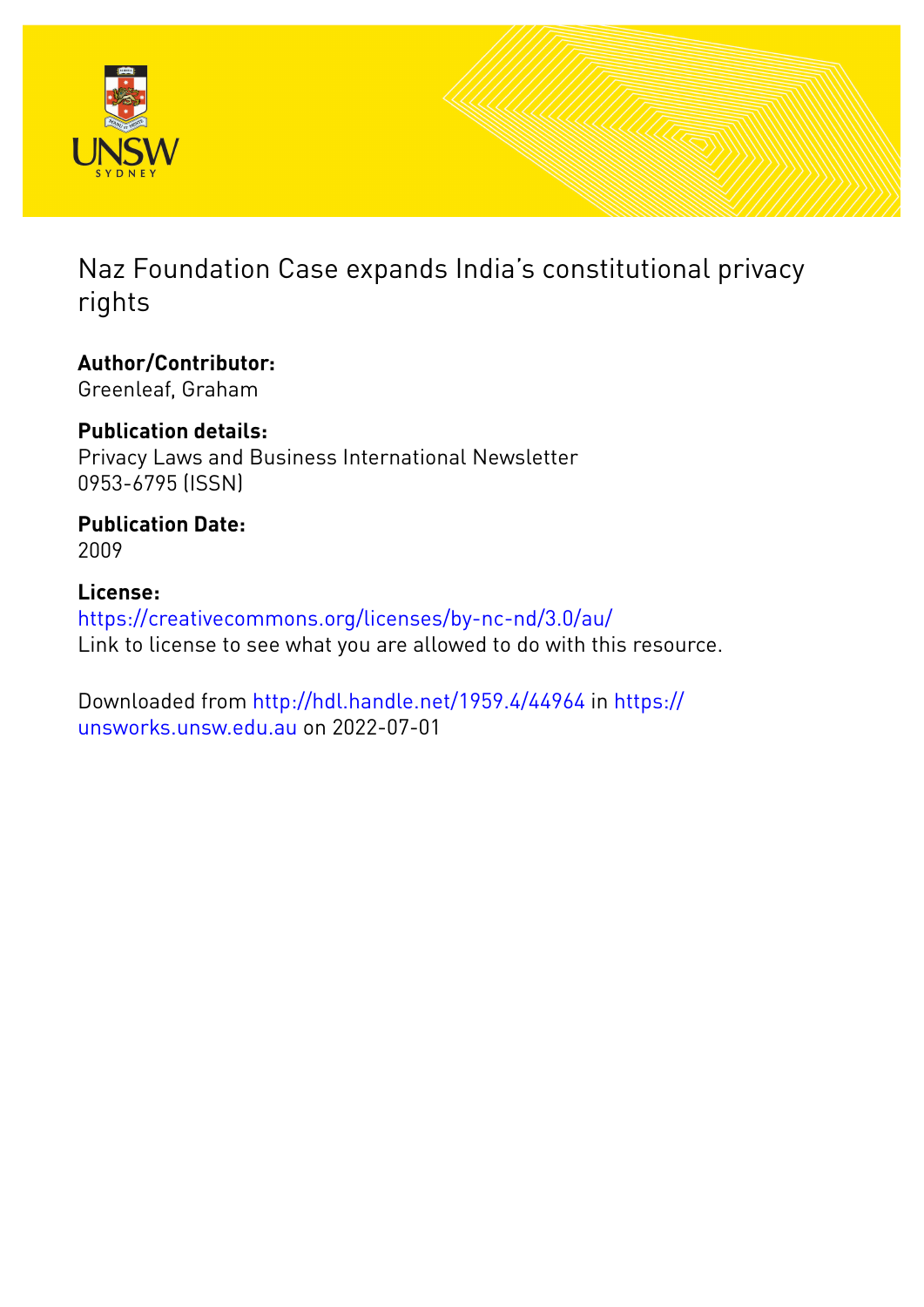# *Naz Foundation Case* **expands India's constitutional privacy rights**

### Graham Greenleaf

(Shorter version published as 'Delhi High Court ruling expands India's constitutional privacy rights' in *Privacy Laws & Business International Newsletter, Issue 100, August 2009, pgs 24- 25* )

The protection of privacy under the Indian Constitution, developed through case law by the Supreme Court, has been advanced further by the Delhi High Court's decision to strike down provisions criminalising homosexual sexual conduct on grounds of invasion of privacy (*Naz Foundation v Government of NCT of Delhi* WP(C) No.7455/2001 (2 July 2009) ('Naz Foundation Case')). The potential for further expansion of constitutional protection of privacy into the area of data protection is increased.

## *Constitutional protection of privacy*

The Constitution of India provides that 'No person shall be deprived of his life or personal liberty except according to procedure established by law' (Article 21). The Supreme Court has interpreted this provision to include the protection of privacy since *Kharak Singh v. The State of U. P.* [1962] INSC 377; 1963 AIR 1295 1964 SCR (1) 332: 'It is true our Constitution does not expressly declare a right to privacy as a fundamental right, but the said right is an essential ingredient of personal liberty' (per Subba Rao and Shah, JJ). Privacy was also held to be part of what was protected by Article 19(1)(a) (right to freedom of speech and expression) and Article 19(1)(d) (right of freedom of movement).

Article 14's guarantee of 'equality before the law or the equal protection of the laws' is also significant in its interaction with Article 21. Against the constitutional right of privacy must be balanced Article 19(1) (a) of the Constitution which guarantees to all citizens 'freedom of speech and expression'. Article 19(2) permits the State to impose reasonable restrictions on the exercise of the rights conferred by Article 19(1) (a) in the interest of sovereignty and integrity of India, the security of the State, friendly relations with foreign States, public order, decency, morality, contempt of court, defamation and incitement of offence. The Supreme Court has held that a citizen has a right to receive information, derived from the concept of freedom of speech and expression comprised in Article 19(1)(a) (*State of U.P v Raj Narayan* (1975) AIR 1975 SC 865; *P.V.Narsimha Rao v State* (1998) AIR 1998 SC 2120).

The protection of privacy by the Indian courts has developed primarily from this constitutional basis, rather than by Indian courts developing a tort of invasion of privacy (as in the USA or New Zealand), or by extension of the law of breach of confidence (as in the UK).

The development of the Supreme Court's interpretation of Article 21 is summarised by the Delhi High Court in the *Naz Foundation Case*:

Until the decision of the Supreme Court in *Maneka Gandhi v. Union of India,*  (1978) 1 SCC 248, a rather narrow and constricted meaning was given to the guarantee embodied in Article 21. But in *Maneka Gandhi,* a seven-Judge Bench decision, P.N. Bhagwati, J. (as his Lordship then was) held that the expression "personal liberty" in Article 21 is of the widest amplitude and it covers a variety of rights which go to constitute the personal liberty of man and some of them have been raised to the status of distinct fundamental rights and give additional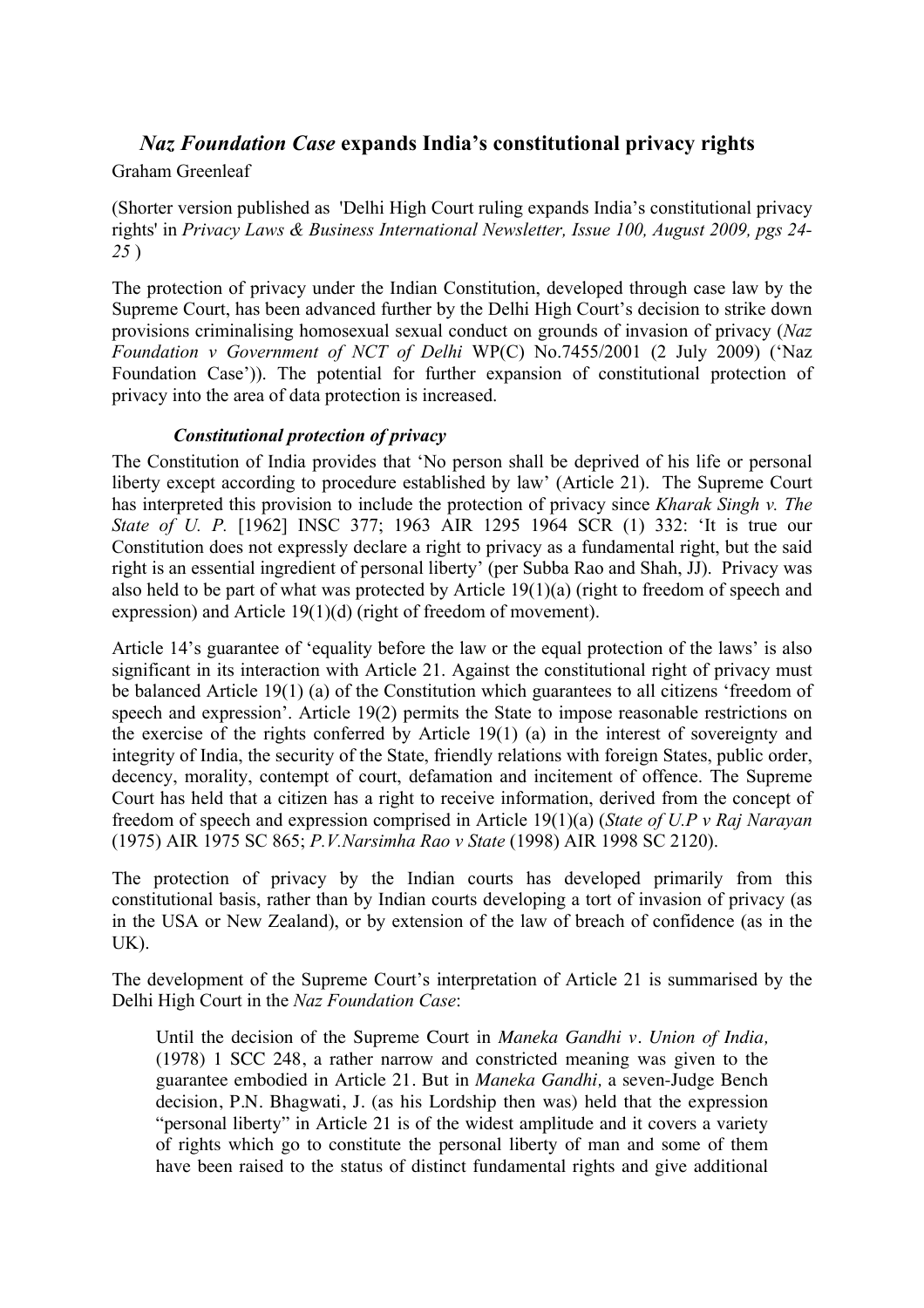protection under Article 19. Any law interfering with personal liberty of a person must satisfy a triple test: (i) it must prescribe a procedure; (ii) the procedure must withstand a test of one or more of the fundamental rights conferred under Article 19 which may be applicable in a given situation; and (iii) it must also be liable to be tested with reference to Article 14. As the test propounded by Article 14 pervades Article 21 as well, the law and procedure authorising interference with the personal liberty must also be right and just and fair and not arbitrary, fanciful or oppressive. If the procedure prescribed does not satisfy the requirement of Article 14, it would be no procedure at all within the meaning of Article 21. The Court thus expanded the scope and ambit of the right to life and personal liberty enshrined in Article 21 and sowed the seed for future development of the law enlarging this most fundamental of the fundamental rights.

The rights under Article 21 are available to all persons, whether or not they are citizens of India, whereas the guarantees of freedom of speech under Article 19(1) are only available to citizens of India (Dalal, 2007?).

#### *Previous cases on privacy*

The Supreme Court has insisted that authorities relying on the 'procedure established by law' exception to Article 21 'must strictly and scrupulously observe the forms and rules of the law' (*Ram Narain v State of Bombay* (1952) SCR 652). Since *Menka Gandhi v Union of India* (1978) AIR 1978 SC 597 the phrase 'procedure established by law' has been held to have a meaning similar to 'due process of law' in the US Constitution. Ahmad (2009) summarizes that 'it would not be enough to say that a violation of privacy would be justified by law; it must further be shown that the law under which the violation has taken place is just, fair and reasonable'.

In *People's Union for Civil Liberties v Union of India* (1997) 1 SCC 318 *(PUCL v UOI)*, concerning legislation authorising telephone tapping that had been used to justify surveillance of several politicians, the Supreme Court laid down guidelines concerning how such judgments should be made when legislation concerns national security.

One of most frequently quoted explanations of the Supreme Court's approach to privacy is from *District Registrar and Collector, Hyderabad & Anr. v. Canara Bank & Ors.* (2005) 1 SCC 496, striking down a provision of a State law as invalid :

"Once we have accepted in *Gobind* and in later cases that the right to privacy deals with "persons and not places", the documents or copies of documents of the customer which are in a bank, must continue to remain confidential vis-a-vis the person, even if they are no longer at the customer's house and have been voluntarily sent to a bank. If that be the correct view of the law, we cannot accept the line of Miller [30] in which the Court proceeded on the basis that the right to privacy is referable to the right of "property" theory. Once that is so, then unless there is some probable or reasonable cause or reasonable basis or material before the Collector for reaching an opinion that the documents in the possession of the bank tend to secure any duty or to prove or to lead to the discovery of any fraud or omission in relation to any duty, the search or taking notes or extracts therefore, cannot be valid. The above safeguards must necessarily be read into the provision relating to search and inspection and seizure so as to save it from any unconstitutionality."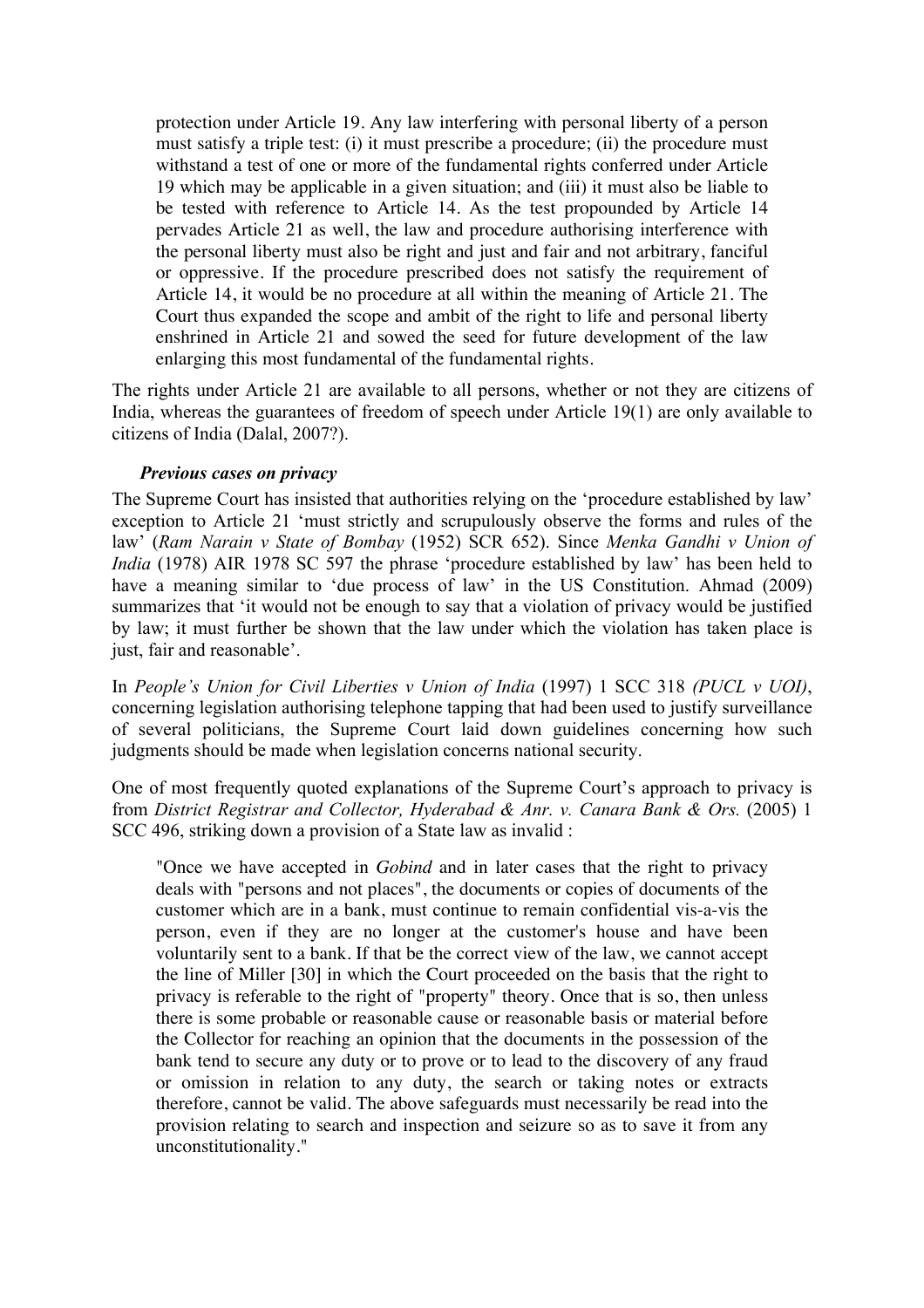This 'persons and not places' emphasis is consistent with the Indian Supreme Court developing Article 21 in the direction of data protection principles, but it has not occurred as yet, as almost all cases on Article 21 are about search and seizure or telecommunications surveillance.

## *The Naz Foundation Case*

The most significant development outside search and surveillance issues is the new decision of the High Court of Delhi in the *Naz Foundation Case* (2 July 2009). The case was public interest litigation brought by the NGO, Naz Foundation to challenge the constitutional validity of Section 377 of the Indian Penal Code, 1860 (IPC), which criminally penalizes what is described by the section heading as 'unnatural offences' ('Whoever voluntarily has carnal intercourse against the order of nature with any man, woman or animal …'), therefore in the Court's interpretation effectively criminalising sex other than heterosexual penilevaginal. The Delhi High Court initially dismissed the application as an 'academic challenge', but was required by the Supreme Court in 2004 to re-examine the matter.

The petitioners argued 'to the effect that the prohibition of certain private, consensual sexual relations (homosexual) provided by Section 377 IPC unreasonably abridges the right of privacy and dignity within the ambit of right to life and liberty under Article 21 [which] can be abridged only for a compelling state interest which, in its submission, is amiss here'. As the Court noted 'A rather peculiar feature of this case is that completely contradictory affidavits have been filed by two wings of Union of India. The Ministry of Home Affairs (MHA) sought to justify the retention of Section 377 IPC, whereas the Ministry of Health & Family Welfare insisted that continuance of Section 377 IPC has hampered the HIV/AIDS prevention efforts.' The Court concluded that 'it is clear that the thrust of the [MHA's] resistance to the claim in the petition is founded on the argument of public morality. Though the MHA has referred to the issue of public health and healthy environment, the affidavit has not set out elaborately the said defence.'

The key passage in the Court's finding that s377 breached the right of privacy is:

The sphere of privacy allows persons to develop human relations without interference from the outside community or from the State. The exercise of autonomy enables an individual to attain fulfillment, grow in self-esteem, build [WP(C)7455/2001] Page 39 of 105 relationships of his or her choice and fulfill all legitimate goals that he or she may set. In the Indian Constitution, the right to live with dignity and the right of privacy both are recognised as dimensions of Article 21. Section 377 IPC denies a person's dignity and criminalises his or her core identity solely on account of his or her sexuality and thus violates Article 21 of the Constitution. As it stands, Section 377 IPC denies a gay person a right to full personhood which is implicit in notion of life under Article 21 of the Constitution.

The Court then disposed of claims that this invasion of privacy was justified within the exception to Article 21:

While it could be "a compelling state interest" to regulate by law, the area for the protection of children and others incapable of giving a valid consent or the area of non-consensual sex, enforcement of public morality does not amount to a "compelling state interest" to justify invasion of the zone of privacy of adult homosexuals engaged in consensual sex in private without intending to cause harm to each other or others.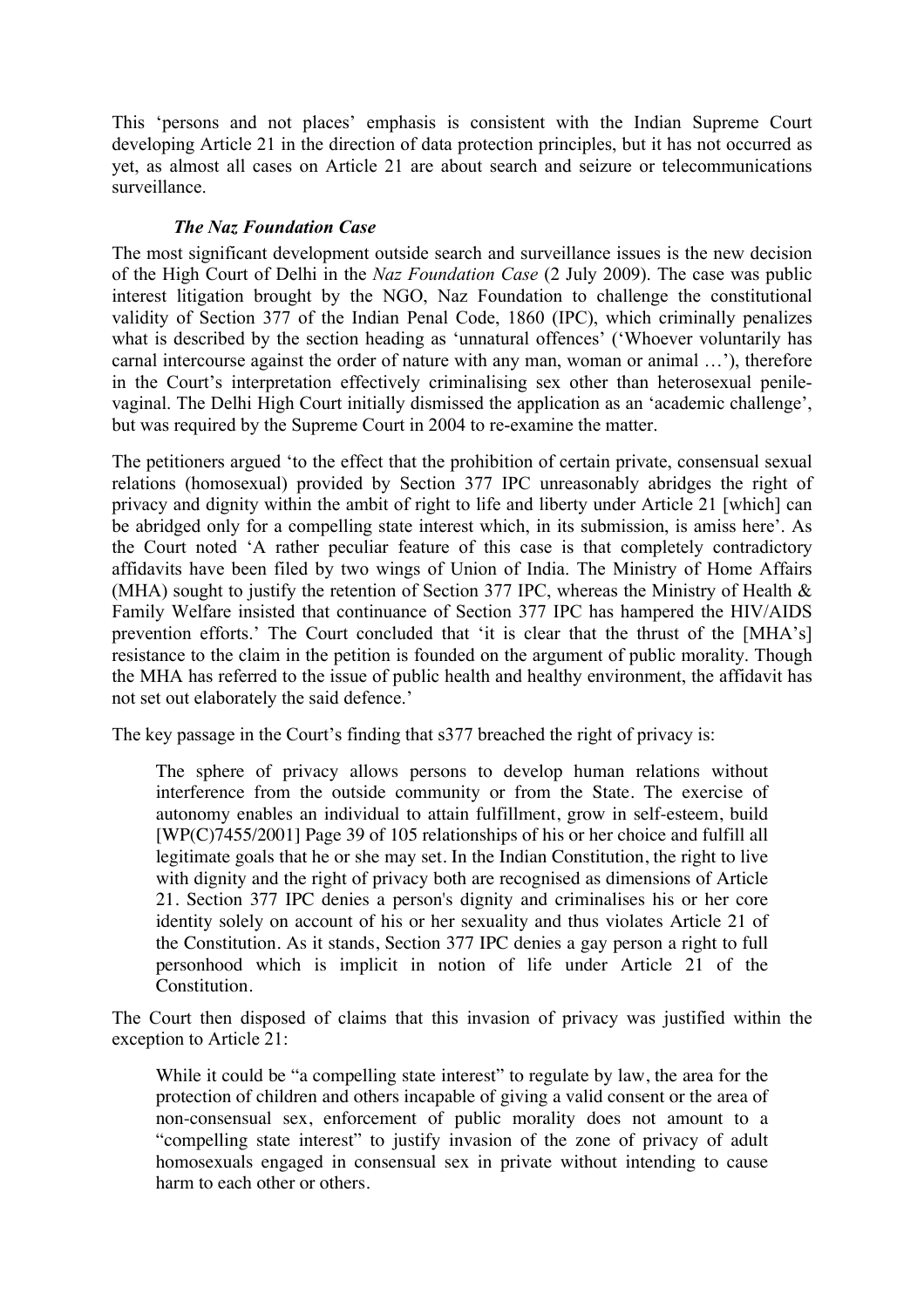… it is not within the constitutional competence of the State to invade the privacy of citizens lives or regulate conduct to which the citizen alone is concerned solely on the basis of public morals. The criminalisation of private sexual relations between consenting adults absent any evidence of serious harm deems the provision's objective both arbitrary and unreasonable. The state interest "must be legitimate and relevant" for the legislation to be non-arbitrary and must be proportionate towards achieving the state interest. If the objective is irrational, unjust and unfair, necessarily classification will have to be held as unreasonable. The nature of the provision of Section 377 IPC and its purpose is to criminalise private conduct of consenting adults which causes no harm to anyone else. It has no other purpose than to criminalise conduct which fails to conform with the moral or religious views of a section of society. The discrimination severely affects the rights and interests of homosexuals and deeply impairs their dignity.

In addition, the Court held that s377 violated Article 14 (equality before the law) and its more particular expression in Article 15 (prohibiting discrimination on the grounds of sex). It found that sexual orientation is a ground analogous to sex, and that discrimination on the grounds of sexual orientation violates Article 15. While some constitutional rights are only of 'vertical' application (against State actions), 'Article 15(2) incorporates the notion of horizontal application of rights. In other words, it even prohibits discrimination of one citizen by another in matters of access to public spaces. In our view, discrimination on the ground of sexual orientation is impermissible even on the horizontal application of the right enshrined under Article 15'.

The Court therefore held that s377 violated Articles 21, 14 and 15 of the Constitution, insofar as it criminalises consensual sexual acts of adults in private. Because of the doctrine of severability, it 'will continue to govern non-consensual penile non-vaginal sex and penile non-vaginal sex involving minors' [under 18].

#### *Data protection in Indian case law*

The *Naz Foundation Case* therefore takes the protection of privacy under the Indian Constitution beyond issues of search and surveillance. The broadest statement of the Delhi High Court's approach is where, following its review of Indian case law to date on protection of privacy, it states 'The right to privacy thus has been held to protect a "private space in which man may become and remain himself". The ability to do so is exercised in accordance with individual autonomy'. If such an expansive approach was adopted by the Indian Supreme Court, it is capable of developing in the direction of something like the 'right to informational self determination' of the German Constitutional Court.

Although the cases on Article 21 have not yet involved data protection issues, the Indian legal system is open to such judicial intervention, as illustrated by the Supreme Court's development of a right of access to public information prior to its national enactment in the *Right to Information Act 2005*. One commentator has described the unusual nature of this aspect of the Indian judicial process as follows (Dalal, 2007?):

'If the legislature fails to meet the need of the hour, the courts may interfere and fill-in the vacuum by giving proper directions. These directions would be binding and enforceable in law until suitable legislation is enacted to occupy the field (*Vishaka v State of Rajasthan* (1997) 6 SCC 241). Thus, directions given by the court will operate only till the law is made by the legislature and in that sense temporary in nature. Once legislation is made, the court has to make an